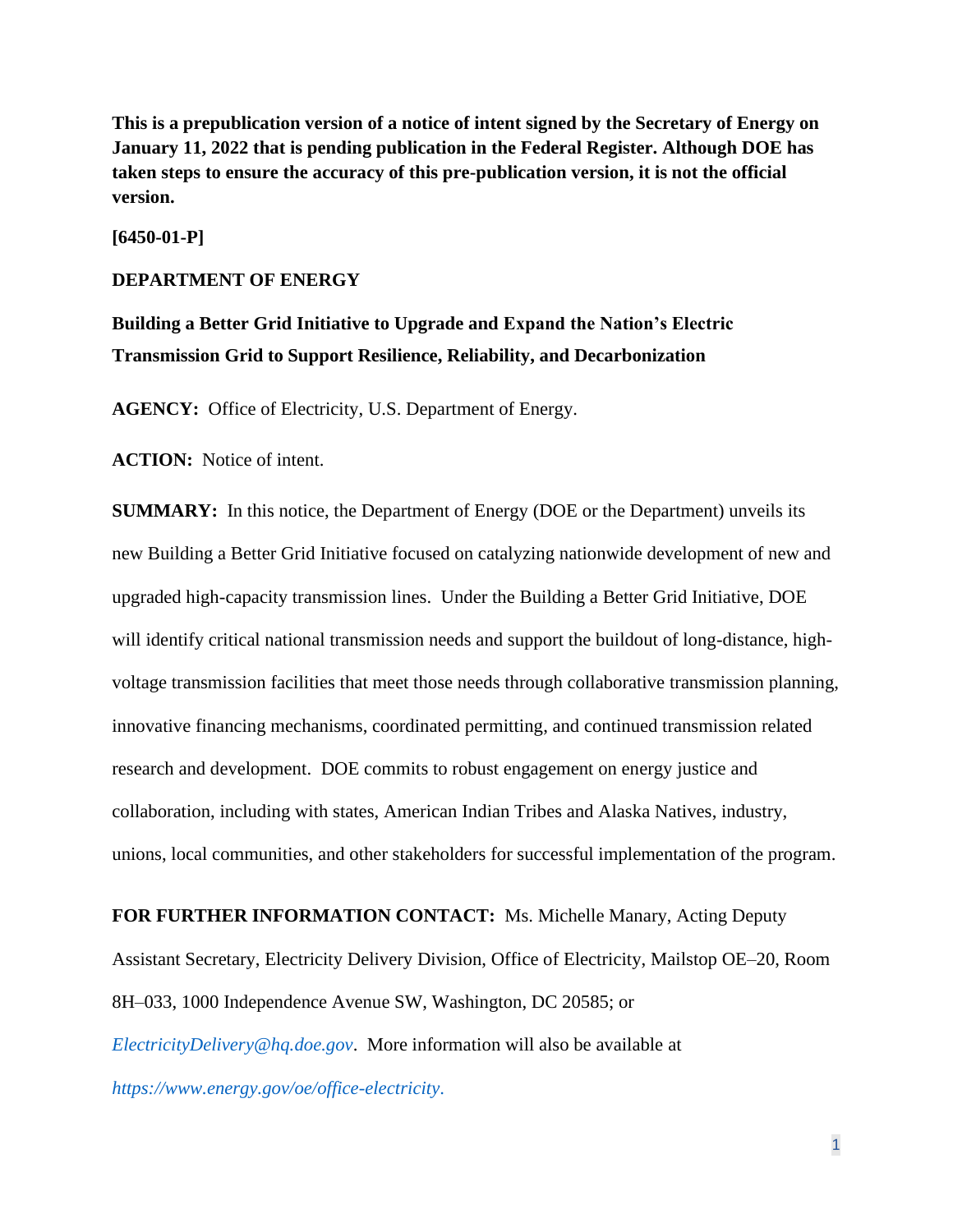## **SUPPLEMENTARY INFORMATION:**

#### **I. Background**

A robust transmission system is critical to the Nation's economic, energy, and national security. However, the United States faces challenges as its electric grid infrastructure continues to age – studies from the past decade find that 70 percent of the grid's transmission lines and power transformers were over 25 years old.<sup>1,2</sup> In addition, insufficient transmission capacity – especially transmission that facilitates transfer of power across regions – presents another critical challenge facing the grid. Upgrading and expanding the current transmission system will enhance grid reliability and resilience and enable the cost-effective integration of clean energy.

Modernizing, hardening, and expanding the grid will enhance the resilience of our entire electric system, and ensure that electricity is available to customers when it is needed most. Aging infrastructure leaves the grid increasingly vulnerable to attacks.<sup>3</sup> The increasing frequency of extreme weather events is leading to energy supply disruptions that threaten the economy, put public health and safety at risk, and can devastate affected communities all over the country. Investment in transmission infrastructure can help protect the grid against supply disruptions due to physical and cyber-attacks or climate-induced extreme weather, minimize the impact of supply disruptions when they happen, and restore electricity more quickly when outages do occur.

<sup>&</sup>lt;sup>1</sup> See U.S. Dep't of Energy, Infographic: Understanding the Grid (Nov. 2014), *<https://www.energy.gov/articles/infographic-understanding-grid>*.

<sup>2</sup> *See* Energy Information Agency, *Major utilities continue to increase spending on U.S. electric distribution systems*, (July 20, 2018), *[https://www.eia.gov/todayinenergy/detail.php?id=36675.](https://www.eia.gov/todayinenergy/detail.php?id=36675)*

<sup>3</sup> *See* ICF International, *Electric Grid Security and Resilience: Establishing a Baseline for Adversarial Threats*, at 26 (June 2016),

*[https://www.energy.gov/sites/prod/files/2017/01/f34/Electric%20Grid%20Security%20and%20Resilience--](https://www.energy.gov/sites/prod/files/2017/01/f34/Electric%20Grid%20Security%20and%20Resilience--Establishing%20a%20Baseline%20for%20Adversarial%20Threats.pdf) [Establishing%20a%20Baseline%20for%20Adversarial%20Threats.pdf](https://www.energy.gov/sites/prod/files/2017/01/f34/Electric%20Grid%20Security%20and%20Resilience--Establishing%20a%20Baseline%20for%20Adversarial%20Threats.pdf)*.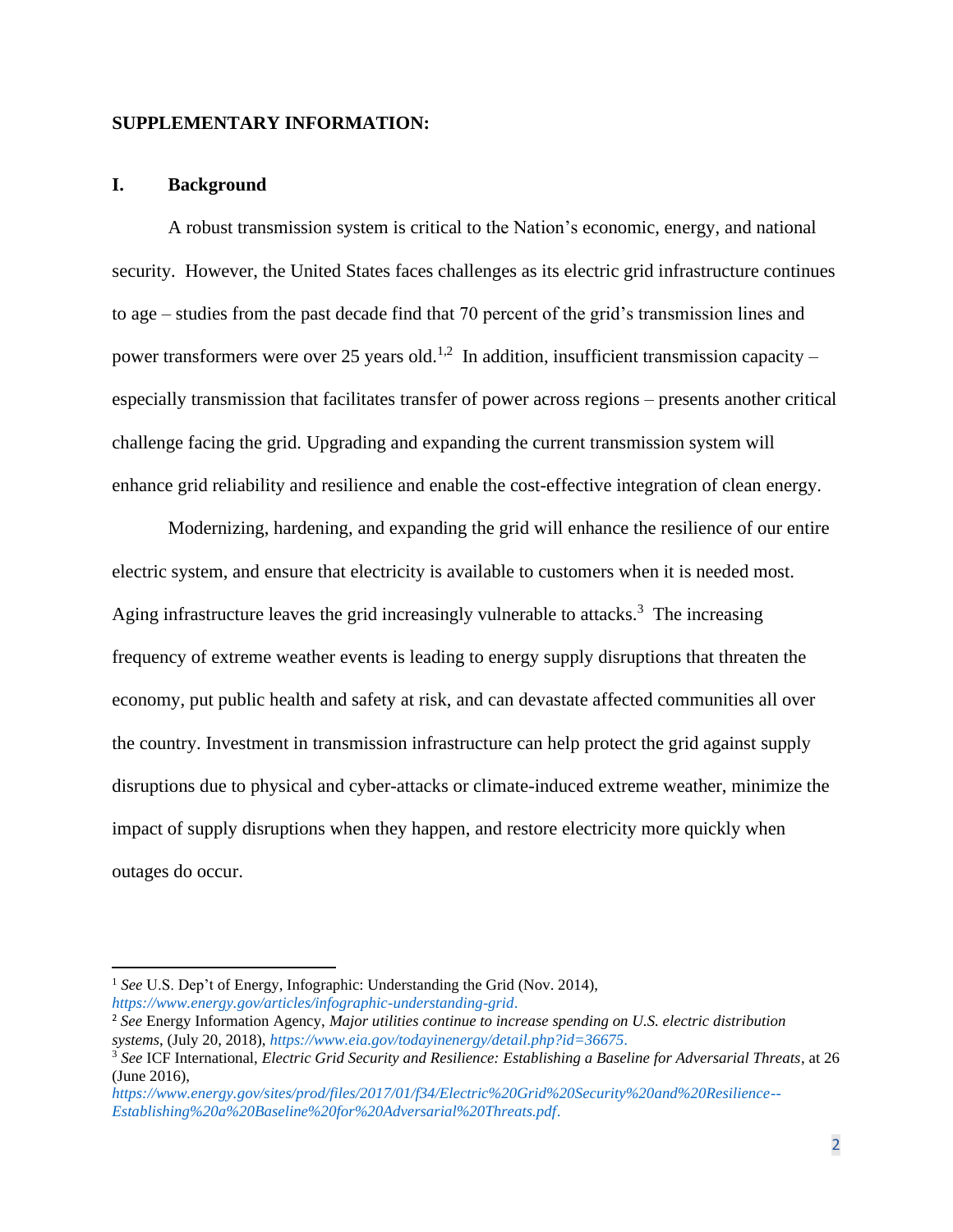Expanding transmission capacity also improves reliability by creating stronger and more numerous energy delivery pathways, helping to ensure that consumers have a dependable source of electricity to power their homes, schools, and businesses. When one generation source is physically unavailable or uneconomic, transmission enables delivery from other generation sources, making the system better equipped to meet delivery requirements under the broader range of real circumstances and stresses seen in recent years.

Electric grid investment also spurs economic growth. Investment in the grid will create demand for well-paying jobs in construction and will drive innovation, commercialization, and deployment of energy technologies that can spur new businesses. Moreover, clean energy generation is increasingly the least-cost option in many parts of the country, and investment in transmission will play a critical role in unlocking the deployment of greater renewable energy generation.

Transmission is critical to addressing the climate crisis through the decarbonization of the power sector and electrification of transportation and other sectors. The climate crisis accelerates the need for the United States to modernize its electric grid. To address the imminent threat of climate change, and capitalize on the economic opportunity of doing so, President Biden established ambitious goals: a carbon pollution-free power sector by 2035, and a net-zero greenhouse gas emissions economy by 2050.<sup>4</sup> Multiple pathways exist for the United States to meet these clean energy goals, but all require upgrading and expanding the Nation's transmission

<sup>4</sup> *See* Executive Order 14008 of Jan. 27, 2021, Tackling the Climate Crisis at Home and Abroad, 86 FR 7619 (Feb. 1, 2021), *[https://www.federalregister.gov/documents/2021/02/01/2021-02177/tackling-the-climate-crisis-at-home](https://www.federalregister.gov/documents/2021/02/01/2021-02177/tackling-the-climate-crisis-at-home-and-abroad)[and-abroad](https://www.federalregister.gov/documents/2021/02/01/2021-02177/tackling-the-climate-crisis-at-home-and-abroad)*; *Fact Sheet: President Biden Sets 2030 Greenhouse Gas Pollution Reduction Target Aimed at Creating Good-Paying Union Jobs and Securing U.S. Leadership on Clean Energy Technologies* (Apr. 22, 2021), *[https://www.whitehouse.gov/briefing-room/statements-releases/2021/04/22/fact-sheet-president-biden-sets-2030](https://www.whitehouse.gov/briefing-room/statements-releases/2021/04/22/fact-sheet-president-biden-sets-2030-greenhouse-gas-pollution-reduction-target-aimed-at-creating-good-paying-union-jobs-and-securing-u-s-leadership-on-clean-energy-technologies/) [greenhouse-gas-pollution-reduction-target-aimed-at-creating-good-paying-union-jobs-and-securing-u-s-leadership](https://www.whitehouse.gov/briefing-room/statements-releases/2021/04/22/fact-sheet-president-biden-sets-2030-greenhouse-gas-pollution-reduction-target-aimed-at-creating-good-paying-union-jobs-and-securing-u-s-leadership-on-clean-energy-technologies/)[on-clean-energy-technologies](https://www.whitehouse.gov/briefing-room/statements-releases/2021/04/22/fact-sheet-president-biden-sets-2030-greenhouse-gas-pollution-reduction-target-aimed-at-creating-good-paying-union-jobs-and-securing-u-s-leadership-on-clean-energy-technologies/)*/.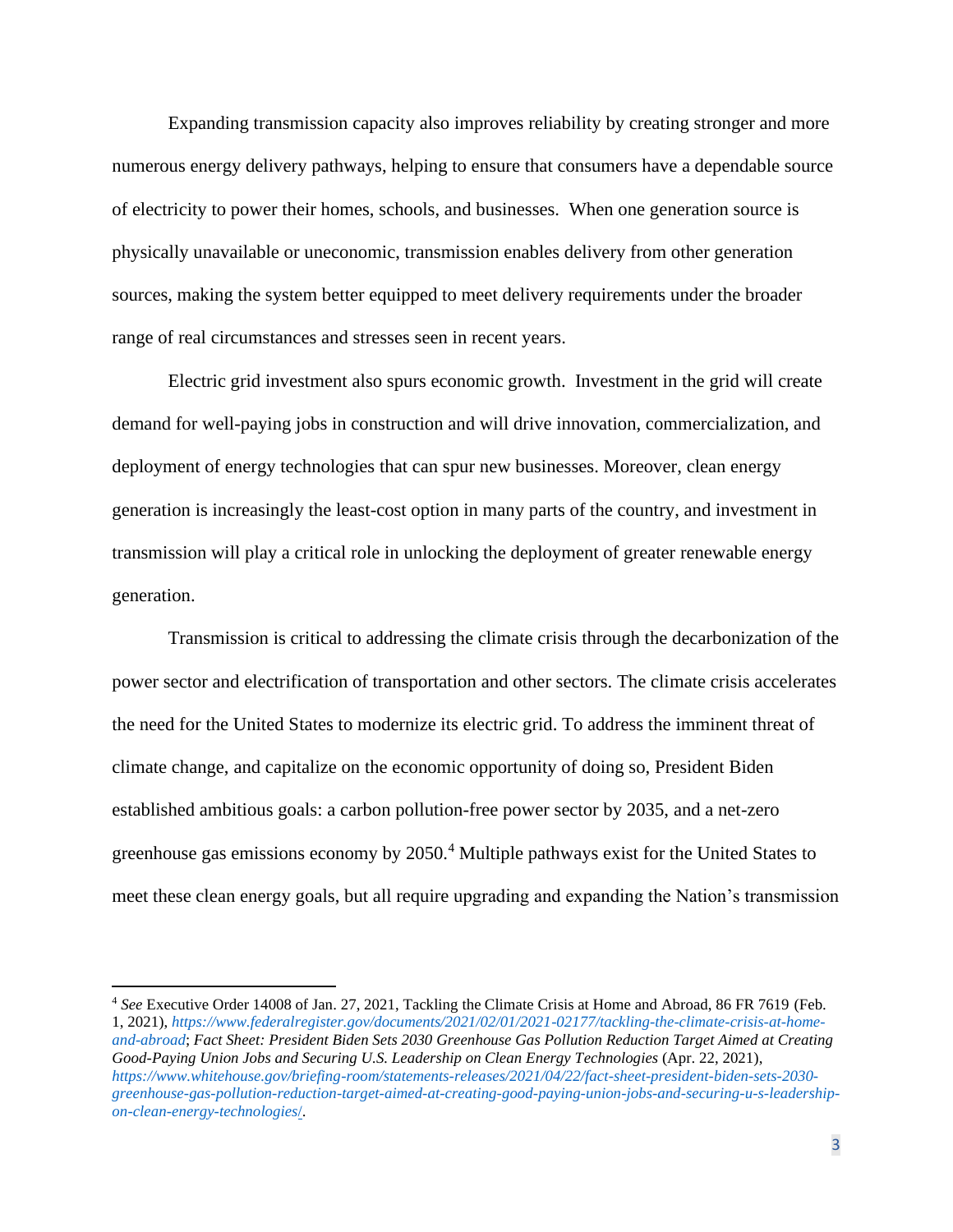infrastructure. 5 In particular, they require deploying interstate high-voltage lines connecting areas with significant renewable energy resources to demand centers and linking together independently operated grid regions. The most cost-effective renewable resources are often located in remote geographic areas far from the areas with the biggest demand.<sup>6</sup> Therefore, accelerating the shift toward a clean power sector requires investment in critical enabling infrastructure such as transmission to increase access to these renewable energy sources.<sup>7</sup> Numerous studies conclude "that a reliable power system that depends on very high levels of renewable energy will be impossible to implement without doubling or tripling the size and scale of the [N]ation's transmission system."<sup>8</sup> A recent study found as the number of generation and storage projects proposed for interconnection to the bulk-power system is growing, interconnection queue wait times are increasing and the percentage of projects reaching completion appears to be declining, particularly for wind and solar resources.<sup>9</sup> Needed investments in transmission infrastructure include increasing the capacity of existing lines, using advanced technologies to minimize transmission losses and maximize the value of existing lines, and building new long-distance, high-voltage transmission lines.

Recognizing these challenges, Congress enacted and the President signed the Infrastructure Investment and Jobs Act (IIJA) on November 15, 2021. IIJA builds on existing Department of Energy authorities to provide substantial new tools and funding to the Department to accelerate the modernization, expansion, and resilience of the Nation's electric grid. DOE

*publications.lbl.gov/sites/default/files/queued\_up\_may\_2021.pdf*.

<sup>5</sup> *See [North American Renewable Integration Study,](https://www.nrel.gov/docs/fy21osti/79224.pdf) Executive Summary, p. 9.*

<sup>6</sup> *See id.* at 4-5.

<sup>7</sup> *See* Eric Larson, et al., *Net-Zero America: Potential Pathways, Infrastructure, and Impacts*, at 13-14 (Dec. 15, 2020), *[https://netzeroamerica.princeton.edu/img/Princeton\\_NZA\\_Interim\\_Report\\_15\\_Dec\\_2020\\_FINAL.pdf](https://netzeroamerica.princeton.edu/img/Princeton_NZA_Interim_Report_15_Dec_2020_FINAL.pdf)*. <sup>8</sup> ESIG Report at 10 (providing a summary of six studies at Appendix B); also, see *Net Zero America* (previous footnote).

<sup>9</sup> *See* Joseph Rand, et al., *Queued Up: Characteristics of Power Plants Seeking Transmission Interconnection as of the End of 2020,* Briefing at 6 (May 2021), *https://eta-*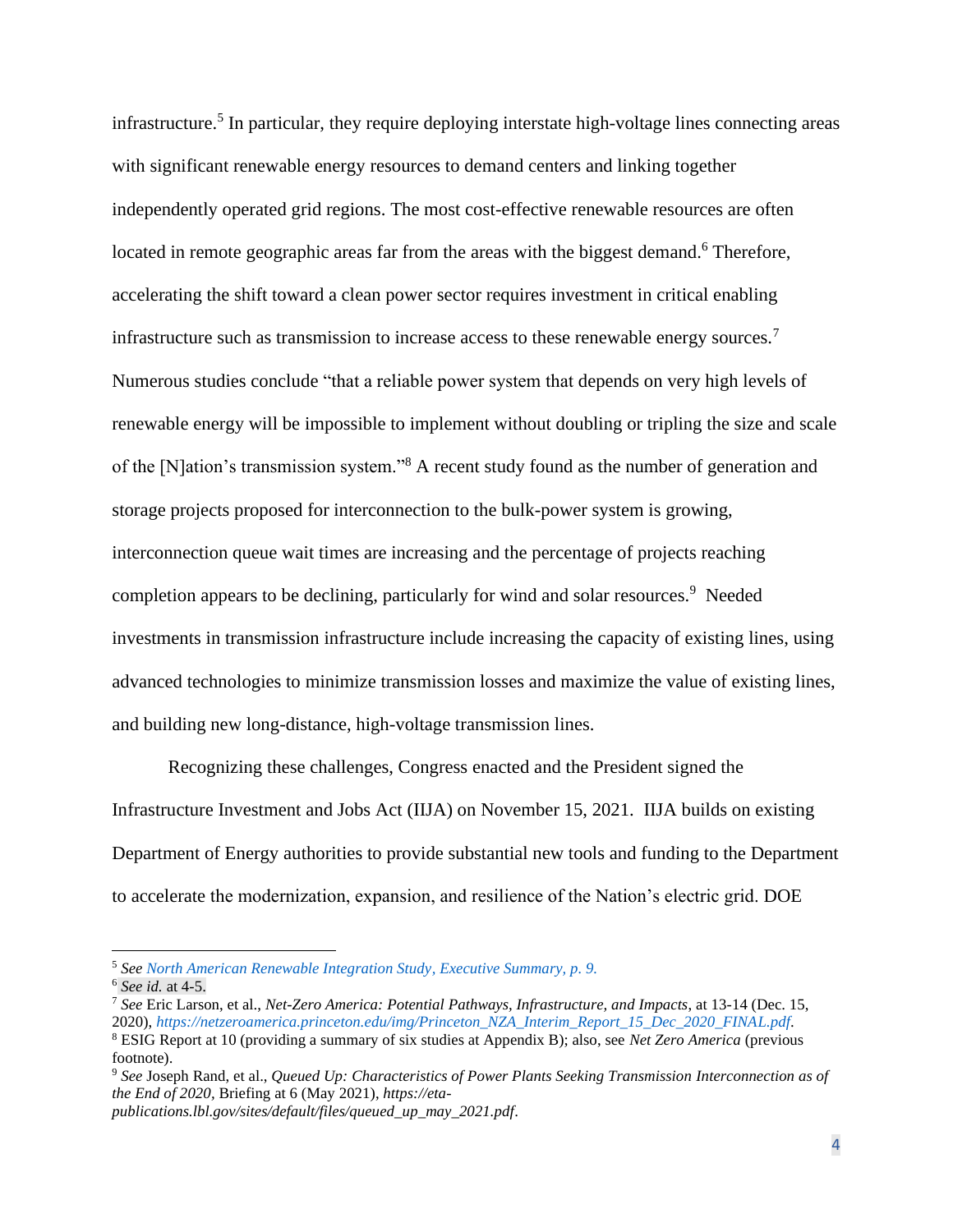intends to coordinate the use of all authorities and funding focused on collaborative planning, innovative financing mechanisms, and coordinated permitting now at the disposal of the Department to resolve challenges and constrains facing the electric grid.

## **II. Transmission Deployment Program**

For the reasons discussed previously, DOE intends to launch a coordinated transmission deployment program to implement both IIJA and previously enacted authorities and funding. Under the Building a Better Grid Initiative, DOE will engage in a collaborative initiative to encourage and enable investment in transmission infrastructure. DOE recognizes the importance of engaging with other federal agencies, state and local governments, American Indian Tribes and Alaska Natives, industry, unions, local communities, environmental justice organizations, and other stakeholders. Working with these partners, DOE aims to increase coordination and transparency; to employ available tools and resources to support the development of nationallysignificant transmission projects; and to improve transmission siting, permitting, and authorization processes.

DOE's implementation of the Building a Better Grid Initiative will fall into five broad categories: coordination; enhancing transmission planning to identify areas of greatest need; deploying federal financing tools to reduce project development risk; facilitating an efficient transmission permitting process; and performing transmission-related research and development.

#### **A. Coordination**

Early and collaborative engagement is an essential element of building a reliable, resilient, and efficient electric grid. DOE will consult and work collaboratively with government entities, including states, American Indian Tribes, and Alaska Natives, and other stakeholders

5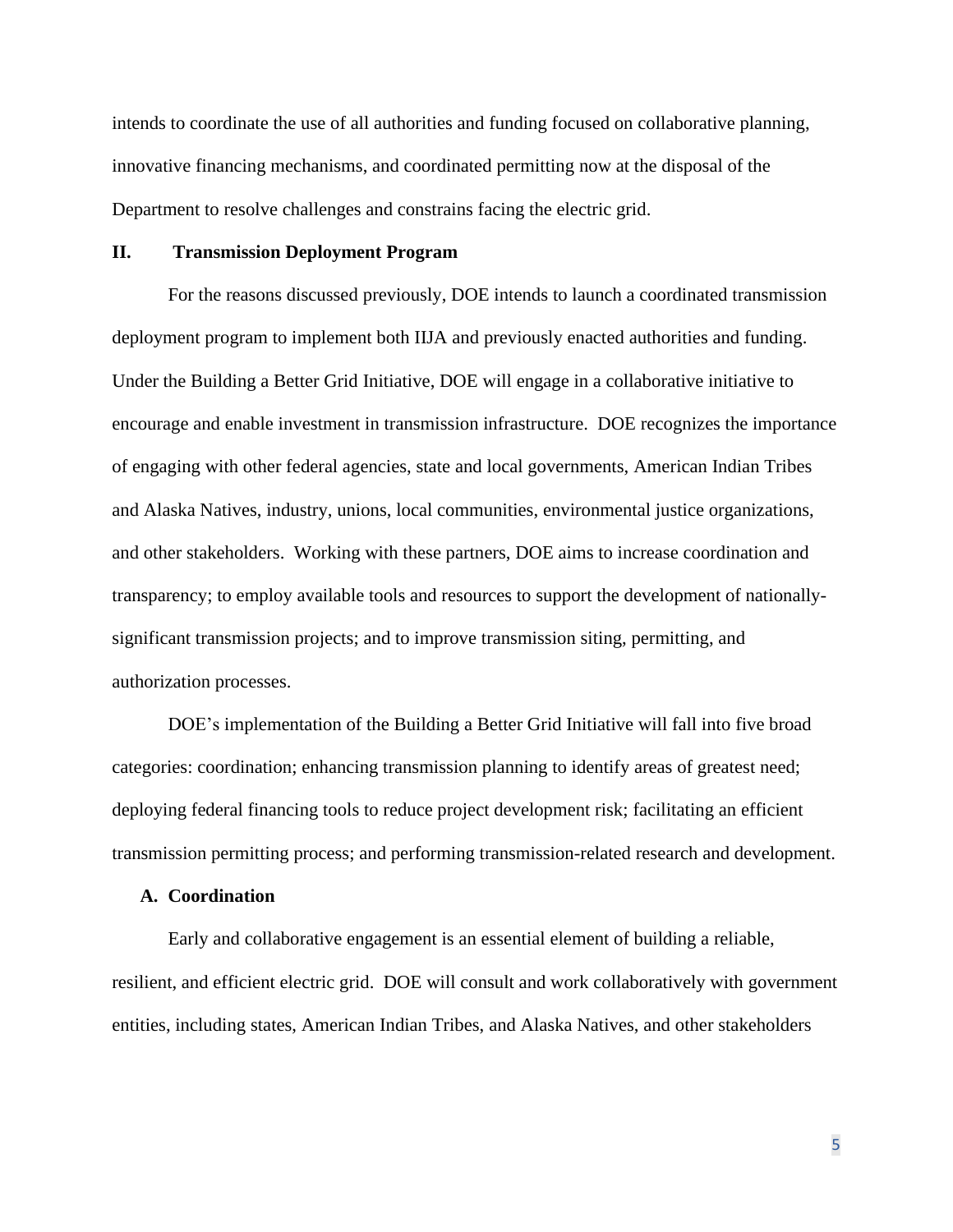throughout the process of evaluating and deploying the Department's tools and authorities to accelerate transmission deployment.

- (1) *Regional Convenings*. In most of the country, the primary venue in which the future of the transmission grid is being planned is through regional and state-level processes led by transmission planning organizations such as independent system operators (ISOs)/ regional transmission organizations (RTOs), state regulatory commissions, and utilities, with key involvement from transmission developers, independent power producers, consumer advocates, unions, public interest organizations, technology providers, and other stakeholders that contribute to the planning process to identify where and when new transmission lines are needed to ensure that the delivery of electricity remains reliable and affordable. In implementing the specific elements of the Building a Better Grid initiative described underneath, DOE intends to leverage existing regional venues where stakeholders are convened around transmission planning to identify nationally significant transmission lines, validate transmission modeling approaches, and provide technical analysis to states, American Indian Tribes and Alaska Natives, ISOs/RTOs, and utilities.
- (2) *Offshore Wind Transmission Convening*. DOE is partnering with the Department of the Interior's Bureau of Ocean Energy Management (BOEM) to convene key stakeholders, government partners, and ocean users, including American Indian Tribes and Alaska Natives, state and local governments, ISOs/RTOs, utilities, wind energy developers, and non-governmental organizations, to elucidate the central transmission challenges associated with meeting the Biden Administration's goal – 30 GW of deployed offshore wind (OSW) capacity by 2030 and to facilitate OSW development well beyond that goal – and identify potential solutions to those challenges. Later this year, DOE and BOEM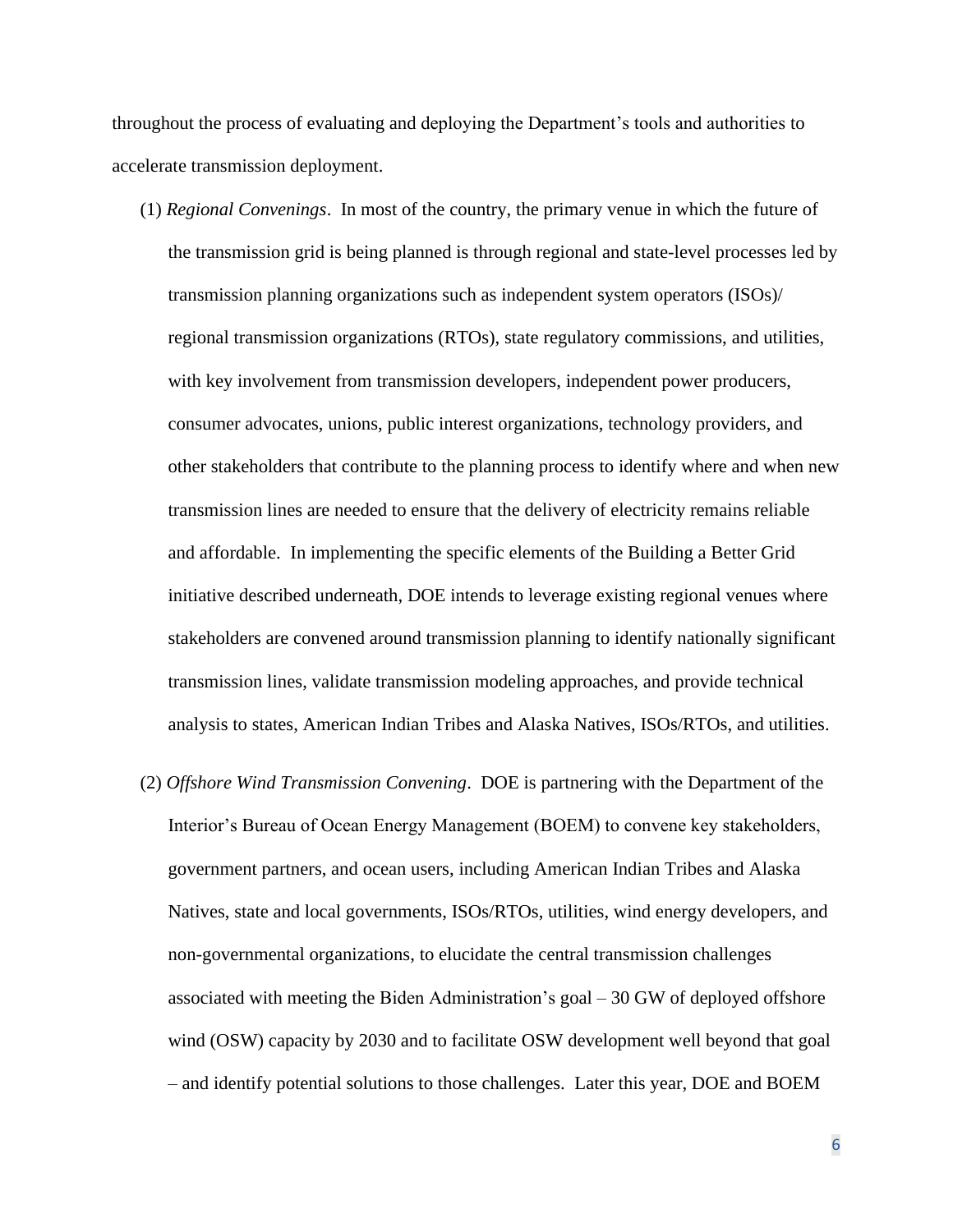will lead a series of convening workshops, in consultation with the Federal Energy Regulatory Commission (FERC) and other federal agencies, to develop a set of recommendations and associated action plan for addressing medium- and long-term OSW transmission challenges. These will include recommendations for OSW transmission development, transmission planning and permitting policies, as well as seeking to maximize benefits to the onshore transmission system by considering solutions that will reduce congestion and support system interconnection inclusive of potential onshore transmission upgrades.

## **B. Planning**

Building a cost-effective transmission network that offers access to a diversity of energy resources within and across geographic regions, and that supports reliability and resilience through robust inter-regional transfer capability, requires deliberate planning and a different approach than has been used traditionally. Transmission planning processes have not generally been designed to identify long-term (beyond 10-year planning cycles), flexible, and interregional solutions that will meet national interests by enhancing electric system resilience across regions. Modernizing transmission planning can provide greater certainty to drive investment to the highest-need transmission projects and enable development of the projects with the largest long-term benefit for consumers. DOE intends to consider the following actions to facilitate transmission planning:

(1) *National Transmission Needs Study*. DOE intends to identify high-priority national transmission needs—specifically, to identify where new or upgraded transmission facilities could relieve expected future constraints and congestion driven by deployment of clean energy consistent with federal, state, and local policy and consumer preferences;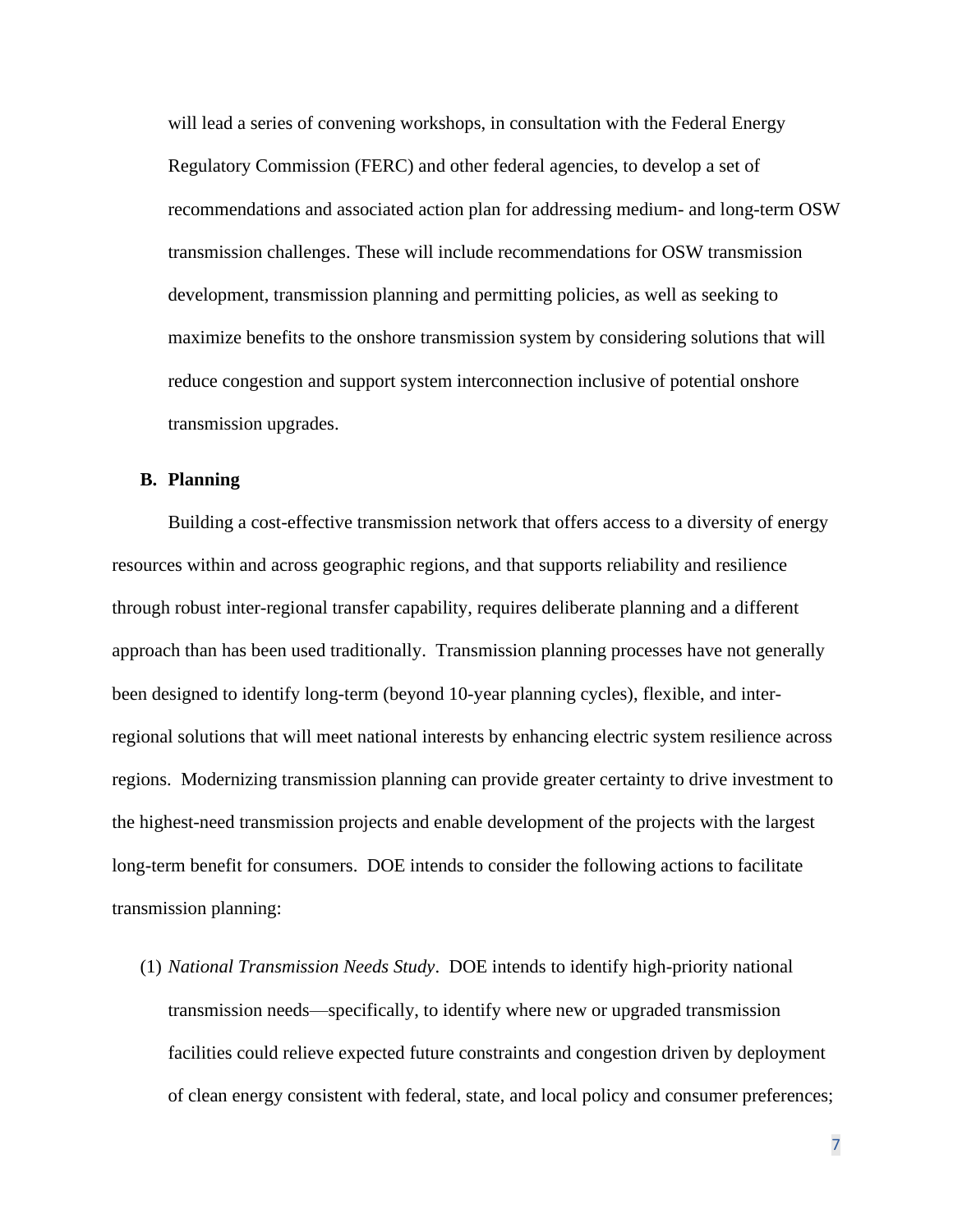higher electric demand as a result of building and transportation electrification; and insufficient transfer capacity across regions—by conducting a Transmission Needs Study. Consistent with authority provided by the Energy Policy Act of  $2005^{10}$  and the IIJA, this study will evaluate current and expected future electric transmission capacity constraints and congestion that could adversely affect consumers. DOE will consult with affected states, American Indian Tribes and Alaska Natives, and appropriate regional entities. The results of this needs assessment can inform the prioritization of the DOE financing authorities described in Section II.C of this document; designation of national interest electric transmission corridors (National Corridors), as described in Section II.D of this document, and regional transmission planning processes.

(2) *National Transmission Planning*. In addition to the Transmission Needs Study, DOE is leading a national-scale, long-term (a 15- to 30-year) transmission planning analysis to identify transmission that will provide broad-scale benefits to electric customers; inform regional and interregional transmission planning processes; and identify interregional and national strategies to accelerate decarbonization while maintaining system reliability. In partnership with the Pacific Northwest National Laboratory (PNNL) and the National Renewable Energy Laboratory (NREL), DOE will work with stakeholders to help identify viable future grid realization pathways to a large-scale transmission system buildout that would accomplish clean energy goals. Robust stakeholder engagement will help define new scenarios for analysis to reach grid decarbonization goals cost effectively and under new high-stress conditions. As part of this process, DOE intends to work with the Department of Transportation, the Department of Interior, the United States Forest

 $10$  Federal Power Act (FPA) section 216(a); 16 U.S.C. 824p(a).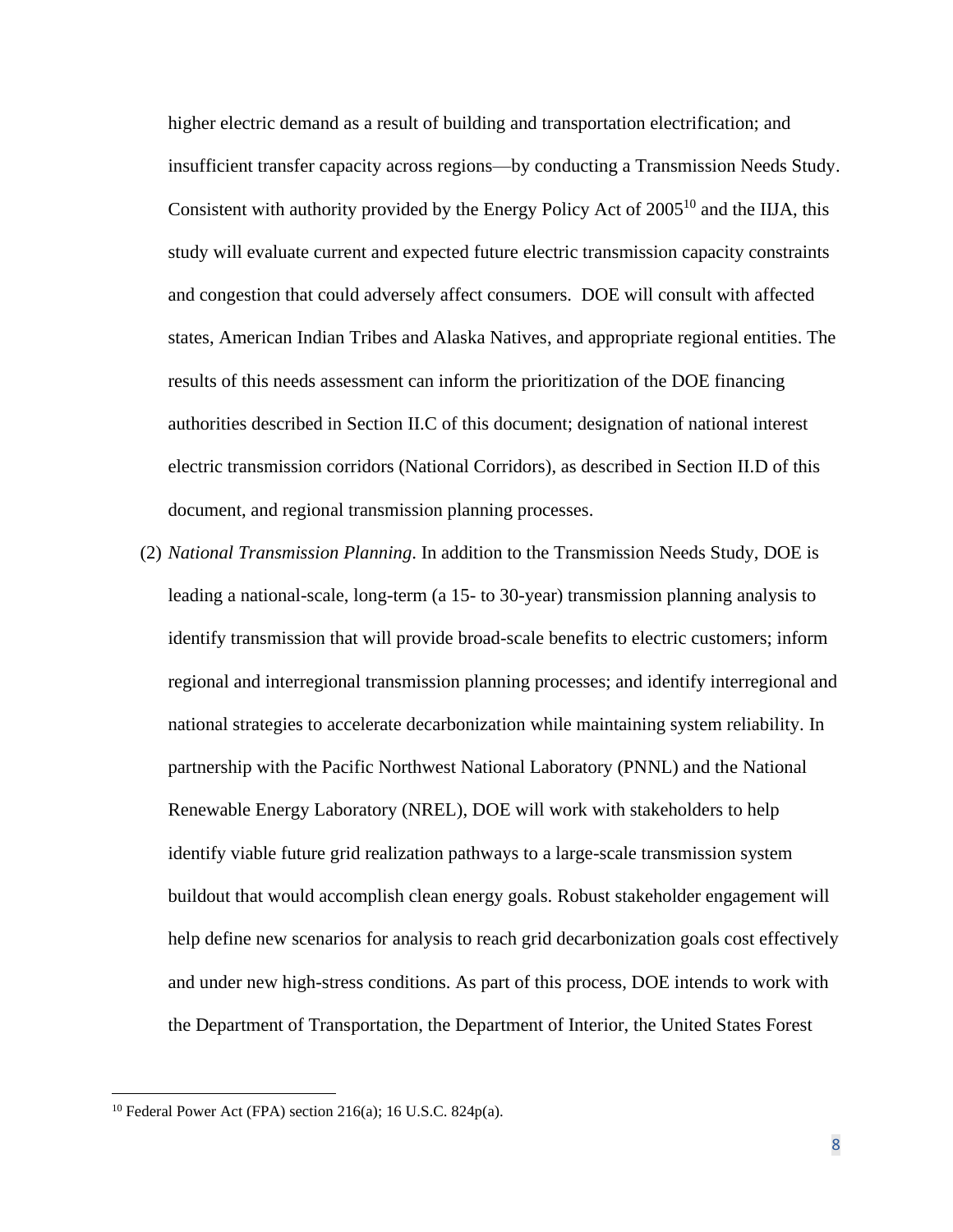Service, other federal and state agencies, and utilities as appropriate, to integrate existing rights-of-way into the National Transmission Planning Study, including existing rail and highway rights-of-way; the Bureau of Land Management's (BLM) West-wide Energy Corridors; and other existing federal land and utility rights-of-way.

- (3) *OSW Transmission Analysis*. To inform the integration of OSW, DOE will conduct supportive analyses to identify transmission pathways and develop transmission strategies to integrate offshore wind, consistent with the Administration's goal of 30 GW of OSW by 2030 and to set the stage for a more ambitious 2050 OSW deployment target. In November 2021, DOE launched the Atlantic Offshore Wind Transmission Study, a 2 year study led by NREL and PNNL. Through robust engagement with diversified stakeholder groups, this work evaluates coordinated transmission solutions to enable offshore wind energy deployment along the U.S. Atlantic Coast, addressing gaps in existing analyses.<sup>11</sup>
- (4) *Transmission Planning Technical Assistance*. DOE will continue to develop and leverage modeling tools and capabilities to provide technical analysis to states and regions, and other agencies, where appropriate. This includes the research and capabilities created as part of the National Transmission Planning and the OSW Transmission Analysis above. The technical analysis and assistance aim to aid in long-term energy planning, policy implementation, and regulatory rulemaking, informed by core transmission planning precepts and in alignment with current federal and state public policy goals. The IIJA requires states to incorporate transmission planning as a mandatory feature of their energy plans and is supported with \$500 million in increased funding for the State Energy

<sup>11</sup> *See* Atlantic Offshore Wind Transmission Study, NREL. *[https://www.nrel.gov/wind/atlantic-offshore-wind](https://www.nrel.gov/wind/atlantic-offshore-wind-transmission-study.html)[transmission-study.html](https://www.nrel.gov/wind/atlantic-offshore-wind-transmission-study.html)*.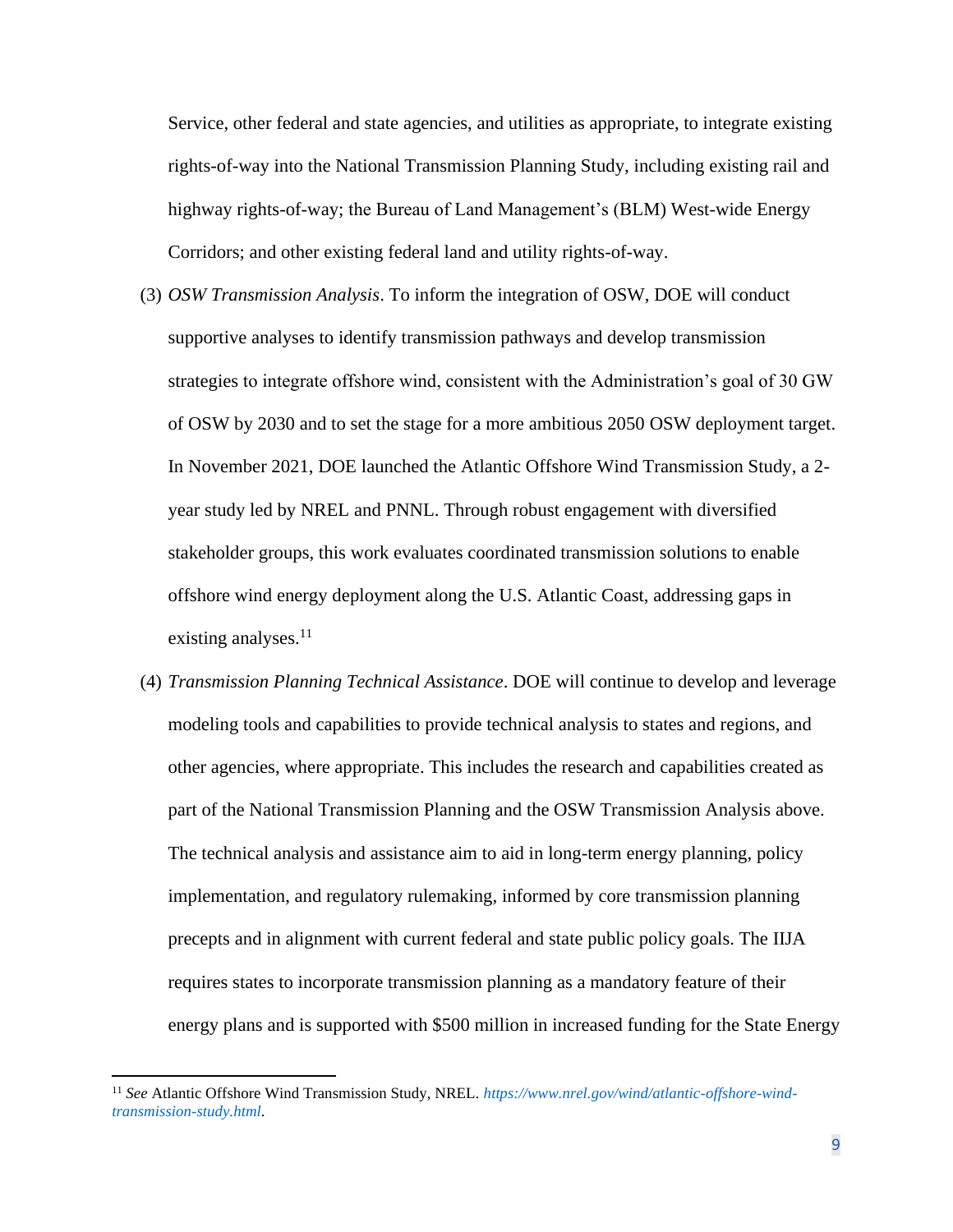Program.

# **C. Financing**

Financial risk poses a significant barrier to pursuing large scale, multi-region transmission projects. Transmission projects require large, upfront investments. For regulated utility projects, returns are ultimately collected over long periods through rates charged to enduse customers, but it is difficult for such utilities to recover costs for transmission projects that cross multiple service territories and planning regions. Merchant transmission developers face challenges securing transmission customers before a project is built, but customer commitments are often needed to reduce investment risk. The IIJA provided critical new authorities and appropriations that the Department can use to help reduce financing challenges project sponsors may face and catalyze private investment in transmission. DOE intends to deploy these authorities while also continuing to make available existing financing tools.

# *New Programs Authorized in IIJA:*

- (1) *Transmission Facilitation Program*. The IIJA establishes a new \$2.5B revolving fund to facilitate the construction of high capacity new, replacement, or upgraded transmission lines.<sup>12</sup> This program will prioritize projects that improve resilience and reliability of the grid, facilitate inter-regional transfer of electricity, lower electric sector greenhouse gas emissions, and use advanced technology. DOE is authorized to do so through three separate tools.
	- DOE is authorized to serve as an anchor customer on new and upgraded transmission lines in order to facilitate the private financing and construction of the line. Under this authority, DOE would buy up to 50 percent of planned capacity from the developer

 $12$  In addition, eligible projects include those that would connect an isolated microgrid to an existing transmission, transportation, or infrastructure corridor located in Alaska, Hawaii, or a U.S. territory.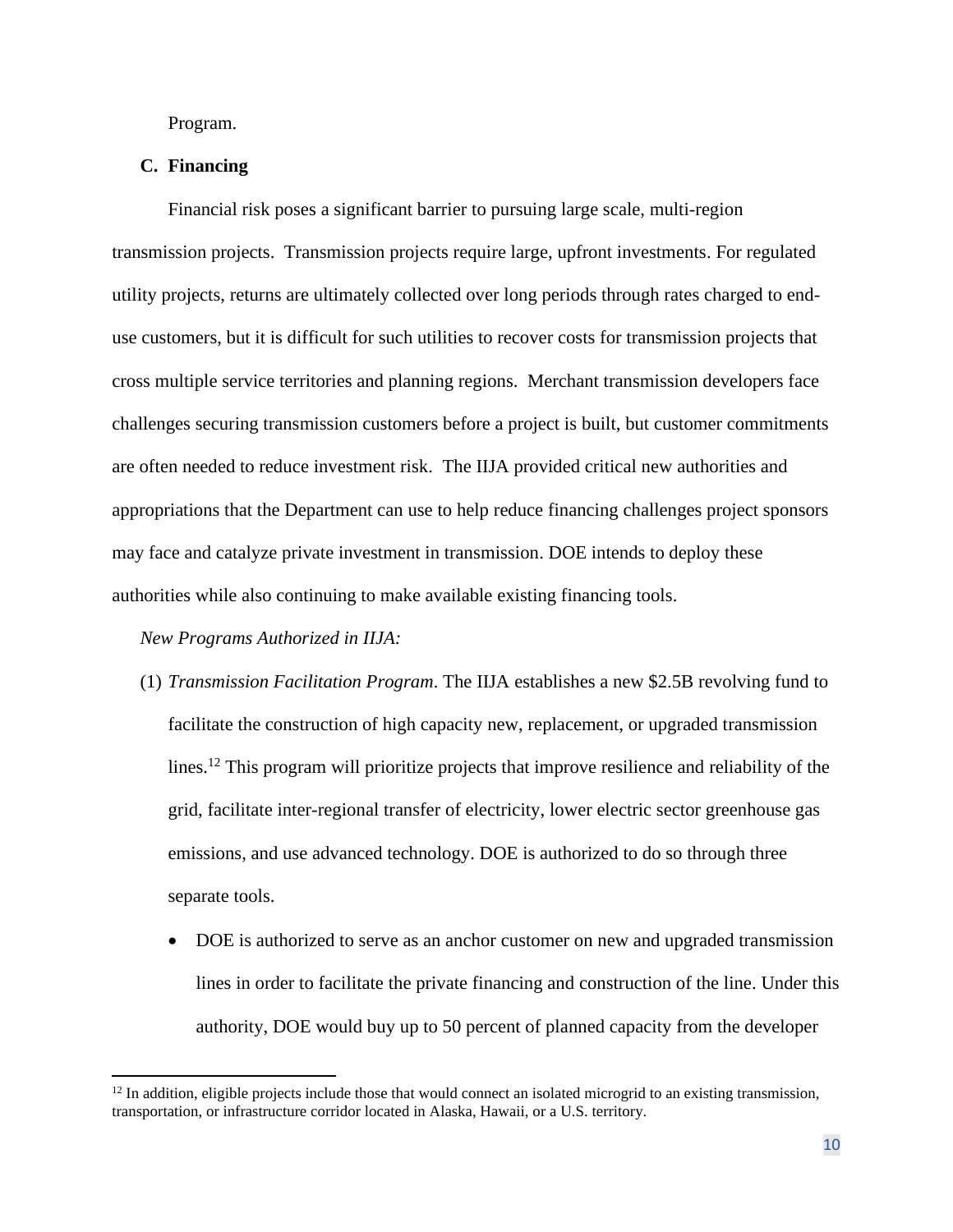for a term of up to 40 years. A purchase of capacity will not be considered a "major federal action" that would trigger environmental review pursuant to the National Environmental Policy Act (NEPA). DOE will then market the capacity it has purchased to recover the costs it has incurred once the project's long-term financial viability is secured.

- DOE is authorized to make loans for the cost of carrying out eligible transmission projects.
- DOE is authorized to enter into public-private partnerships to co-develop projects that are located in a National Corridor or that are necessary to accommodate an increase in demand for interstate transmission, among other criteria. Such co-development can entail the design, development, construction, operation, maintenance, or ownership of a project.

DOE intends to establish procedures for the administration of this program and for solicitation and selection of project applications. Further guidance will be forthcoming for this program.

- (2) *Enhancing Grid Resilience*. DOE will provide formula grants, competitive grants, and competitive awards across a number of provisions of the IIJA that allow for upgrading transmission infrastructure. DOE intends to issue solicitations for applications by states, American Indian Tribes, local communities, and industry. Further guidance and solicitations will be forthcoming for these programs.
	- Preventing Outages and Enhancing the Resilience of the Electric Grid-The IIJA authorizes DOE to make grants for supplemental hardening activities to reduce risks of power lines causing wildfires, and the likelihood and consequence of impacts to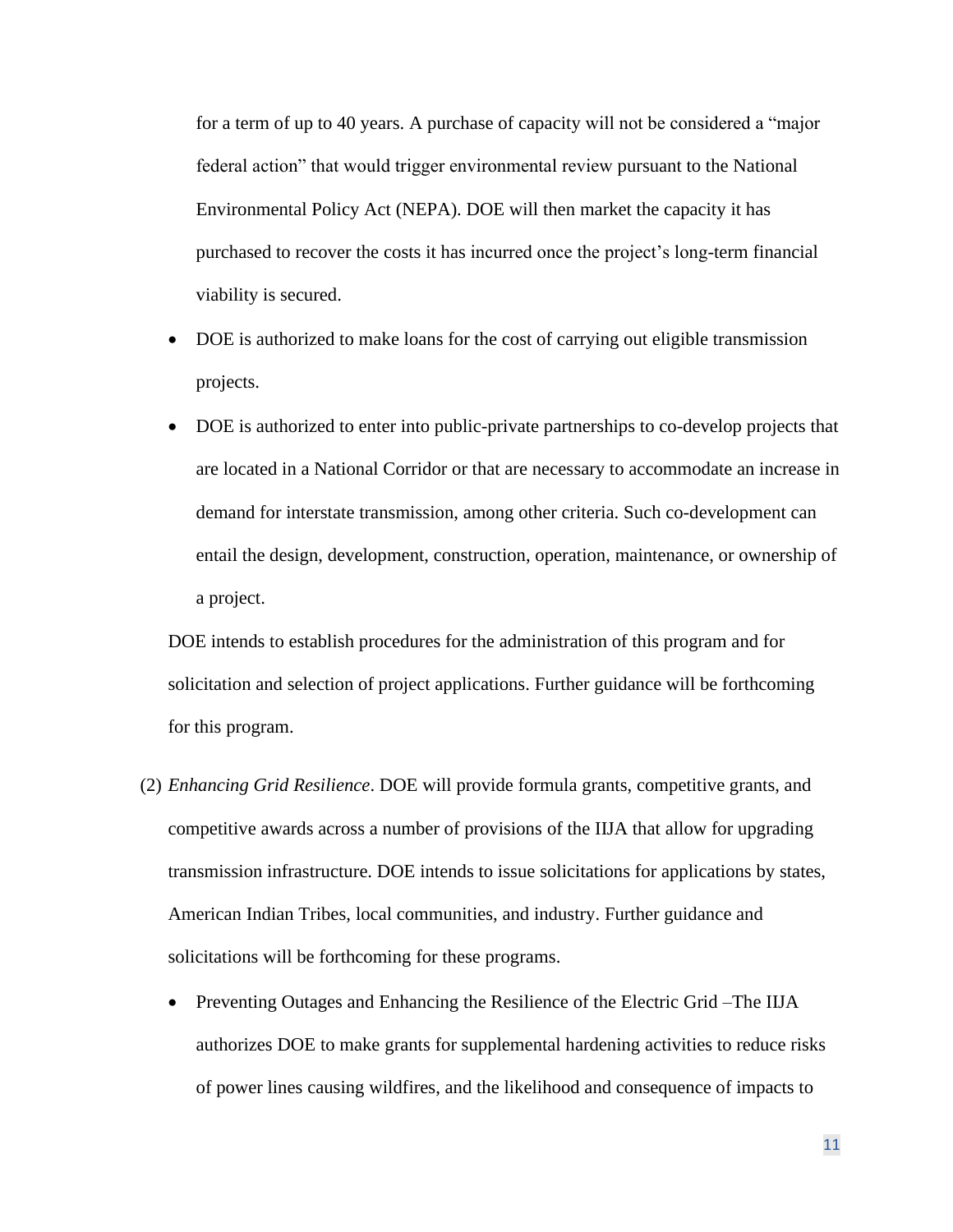the electric grid due to extreme weather, wildfires, and natural disasters. This program is split between \$2.5 billion in matching grants for industry and \$2.5 billion in formula grants for states and American Indian tribes.

- Program Upgrading Our Electric Grid and Ensuring Reliability and Resiliency The IIJA authorizes DOE to provide \$5 billion in competitive financial assistance to states, local governments, and American Indian tribes. This financial assistance must support electric sector owners and operators with projects that demonstrate innovative approaches to hardening and enhancing the resilience and reliability of transmission, storage, and distribution infrastructure.
- Energy Improvement in Rural and Remote Areas DOE is authorized to provide competitive grants to small cities, towns, and unincorporated areas to improve resilience, safety, reliability, and availability of energy; and that provide environmental protection from adverse impacts of energy generation.
- (3) *Deployment of Technologies to Increase Capacity and Enhance Flexibility of the Existing Grid*. The IIJA provides DOE with \$3 billion to provide matching grants for the deployment of advanced grid technologies to enhance grid flexibility. Building on the success of the Smart Grid Investment Grant Program, this program now includes advanced transmission technologies such as dynamic line rating, flow control devices, advanced conductors, and network topology optimization, to increase the operational transfer capacity transmission networks. Further guidance and solicitations will be forthcoming for this program.

## *Existing DOE Programs:*

(4) *Loan Programs*. DOE's Loan Programs Office (LPO) administers a number of programs

12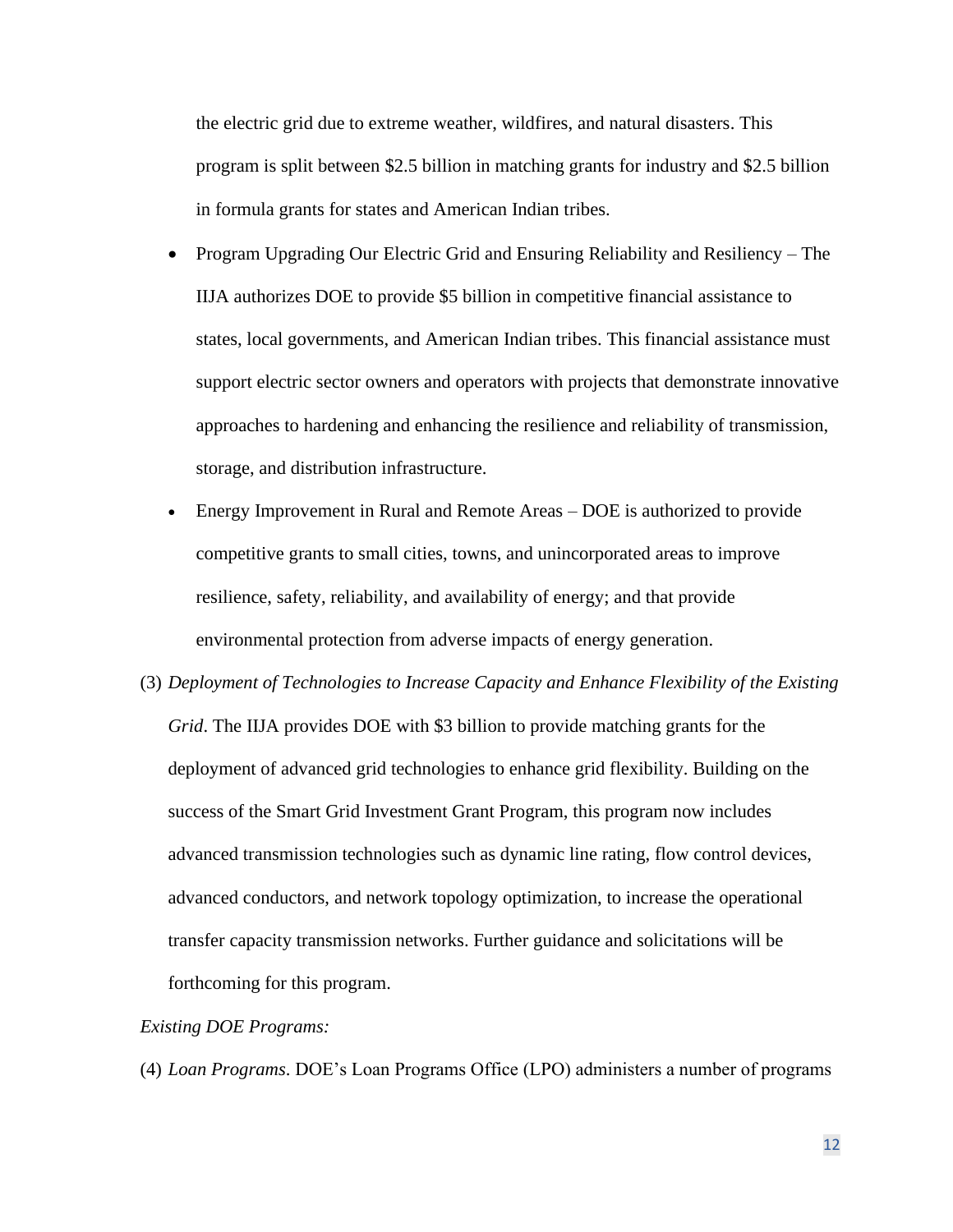that can provide loan guarantees to help deploy large-scale energy infrastructure projects in the United States, some of which have already been utilized to issue over \$300 million in Conditional Commitment for the construction and energization of a new transmission line. Under the Title 17 Innovative Energy Loan Guarantee Program and the Tribal Energy Loan Guarantee Program, the Department is authorized to provide loan guarantees to projects that will expand and improve the transmission grid. Through these programs, LPO can offer borrowers access to debt capital, flexible financing customized for the specific needs of borrowers, and valuable expertise in energy infrastructure project development. LPO can also reduce the risk of investment in long-distance transmission projects by providing financing support for projects that analysis shows are likely to support repayment of the loan, even if those projects have not yet secured preconstruction agreements for transmission service for their full capacity.

(5) *Transmission Infrastructure Program* (TIP). The Western Area Power Administration (WAPA) administers a unique federal infrastructure development assistance and financing program. TIP manages WAPA's statutory \$3.25 billion borrowing authority to provide debt financing and development assistance for qualifying transmission projects with at least one terminus in WAPA's 15-state service territory and that facilitate delivery of renewable energy. The program leverages WAPA's transmission project development expertise and WAPA's borrowing authority, partnering with private and other nonfederal co-investment to support the development of critical transmission and related infrastructure in the West.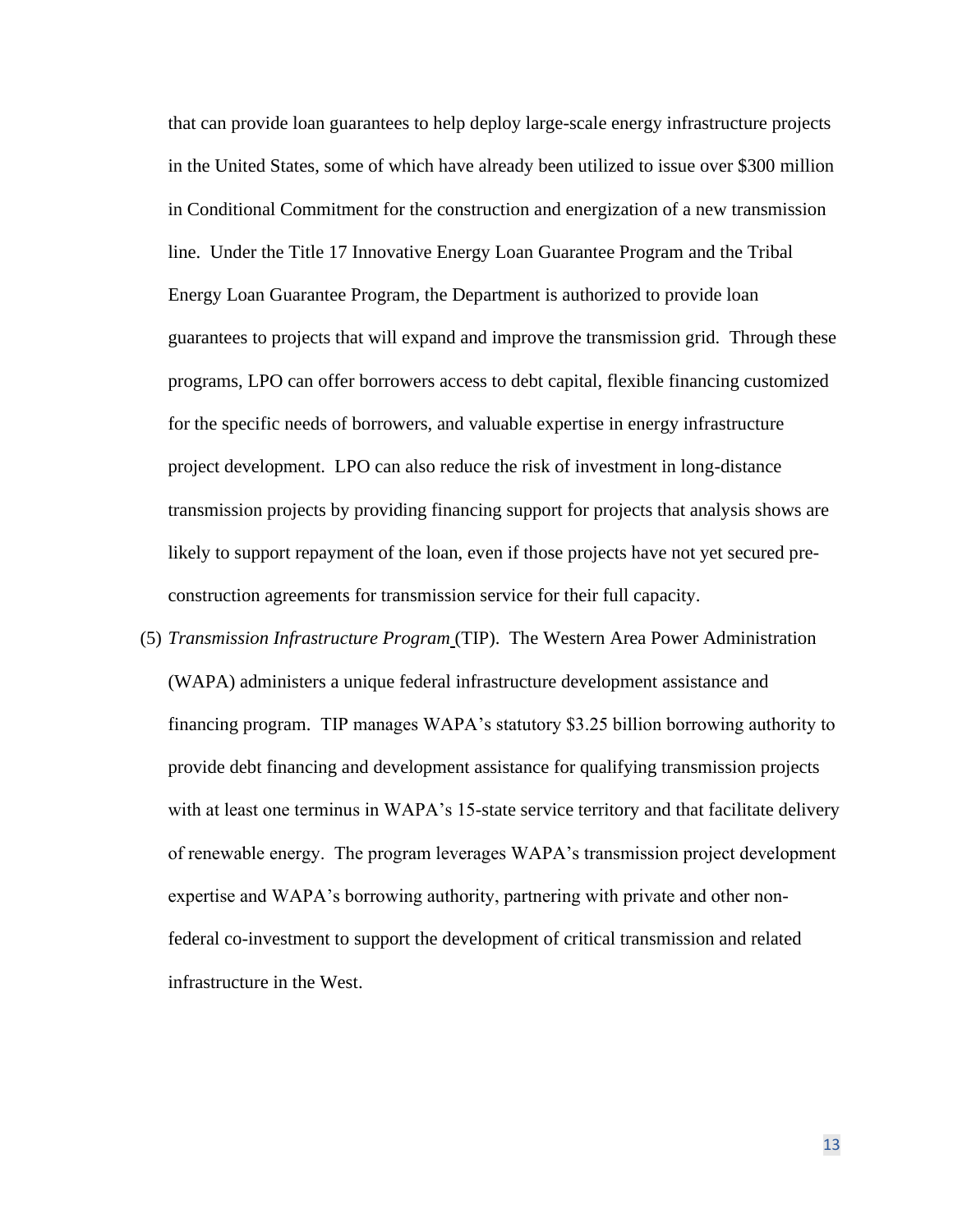## **D. Permitting**

The siting and permitting of interstate and inter-regional high-voltage transmission generally requires action by many different authorities governing the federal, state, local, and tribal lands, as well as private lands, that facilities will pass through. Projects involving multiple agencies are subject to a wide array of processes and procedural requirements for compliance with legal mandates and multiple authorizations. The time required to meet these legal mandates can be reduced through effective planning processes that take advantage of existing rights-ofway, which as outlined previously, DOE intends to incorporate into its planning activities. As an example, DOE is coordinating with BLM as the agency updates its designated West-wide Energy Corridors. But where such rights-of-way are not available, siting and permitting processes can significantly slow development and should be conducted efficiently, with clear expectations and predictable timelines and processes. These aims should occur without sacrificing important analysis, protection of environmental, cultural, and other important values, or robust public engagement. DOE intends to coordinate with states and with federal permitting agencies to help facilitate the siting and permitting process, including through consideration of the following actions:

(1) *Federal Permitting Coordination*. The Federal Permitting Improvement Steering Council (FPISC), established pursuant to Title 41 of the Fixing America's Surface Transportation Act ("FAST-41"), and made permanent by IIJA, facilitates coordination and oversight procedures for federal environmental review and permitting process related to eligible large-scale infrastructure projects. IIJA provided additional authority to FPISC to include projects on the permitting dashboard. DOE will work with relevant agencies to evaluate and recommend whether to include nationally-significant transmission projects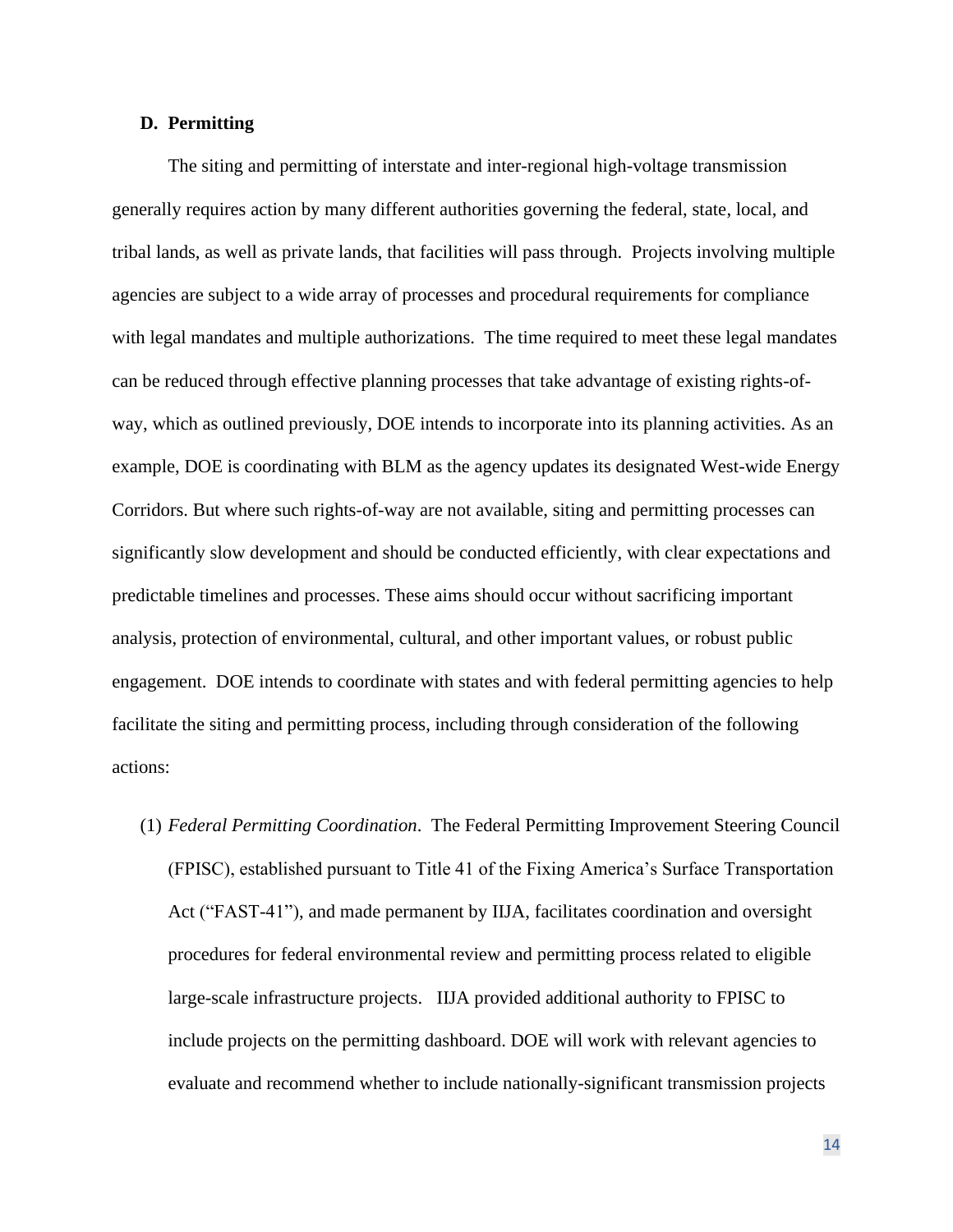on the dashboard. In addition, DOE works with interagency partners to bolster preapplication planning for transmission projects through its Integrated Interagency Pre-Application Process, which allows transmission project developers a mechanism for early coordination and information sharing with permitting agencies.<sup>13</sup> DOE intends to encourage developers to take advantage of the pre-application process in order to streamline federal permitting action.

- (2) *Public-private partnership projects.* The previously-described Transmission Facilitation Program, enacted as part of IIJA, includes authority for the Secretary to enter into publicprivate partnerships for the design, development, construction, operation, maintenance, and ownership of transmission facilities. In addition, the Secretary, acting through the Administrators of the Southwestern Power Administration (SWPA) or WAPA, has the authority to design, develop, construct, operate, maintain, or own, alone or in partnership with third parties, transmission system upgrades or new transmission lines and related facilities within states in which WAPA and SWPA operate.<sup>14</sup> In exercising these authorities, DOE can help facilitate transmission development in areas where state or local permitting requirements would otherwise make a project difficult or impossible to complete. In carrying out either type of project, the Secretary may accept and use contributed funds from another entity, such as a transmission developer, to carry out the Department's work on upgrades or on new projects. DOE may solicit interest in these public-private partnership projects, with a particular focus on projects that would fulfill transmission needs identified by the transmission planning actions outlined previously.
- (3) *Designation of Route-Specific Transmission Corridors*. The Federal Energy Regulatory

<sup>13</sup> FPA section 216(h); 42 U.S.C. 824p(h).

<sup>14</sup> Energy Policy Act of 2005 section 1222; 42 U.S.C. 16421.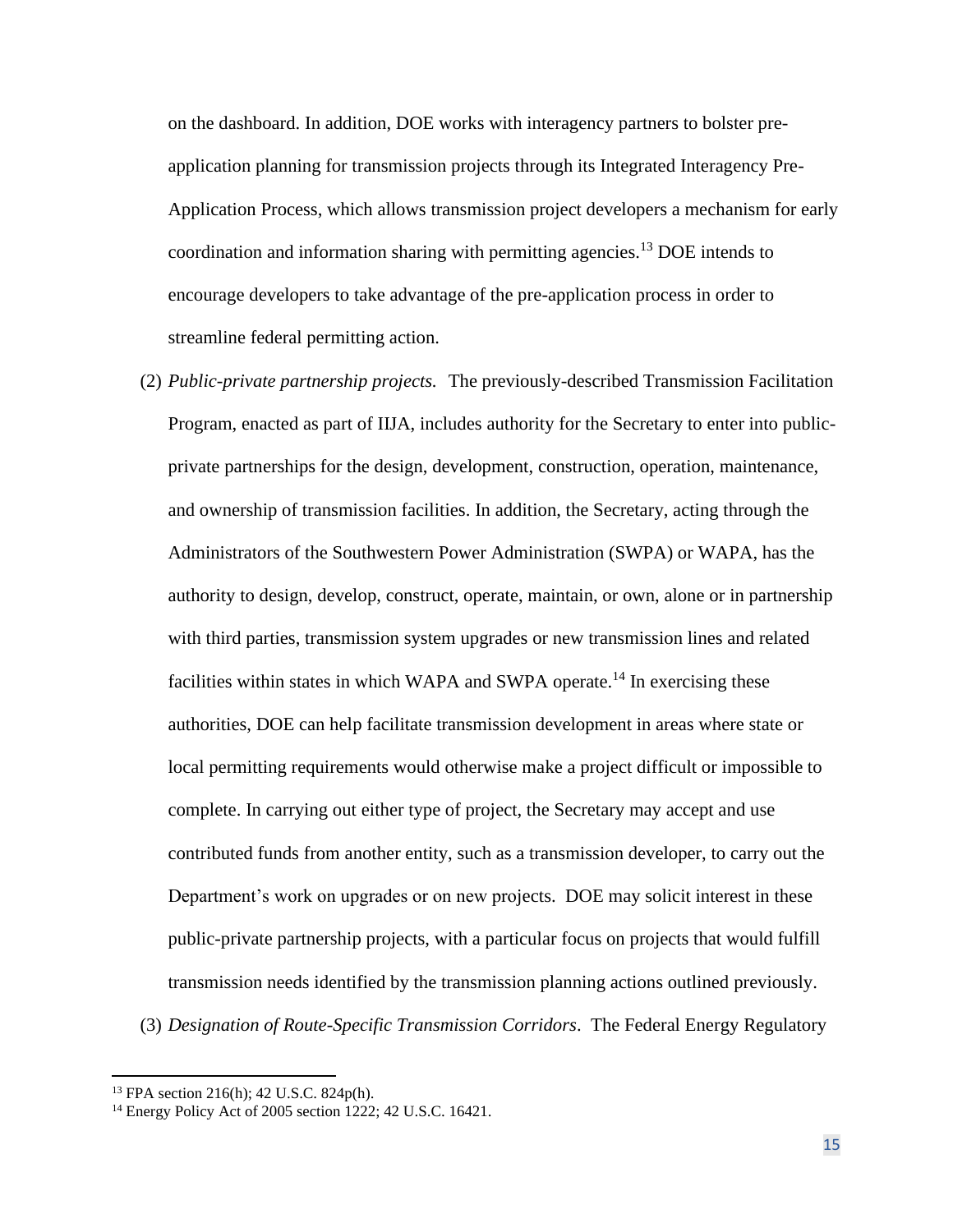Commission (FERC) has authority, clarified by the IIJA, to issue permits for the construction or modification of electric transmission facilities in National Corridors designated by the Secretary of Energy.<sup>15</sup> IIJA also clarified that National Corridors can be any area experiencing or expected to experience electricity transmission capacity constraints or congestion that adversely affects consumers.<sup>16</sup> DOE can designate a National Corridor after taking into consideration the Transmission Needs Study discussed previously and other information. In order to facilitate the efficient consideration of projects seeking a FERC-issued permit, DOE intends to provide a process for the designation of National Corridors on a route-specific, applicant-driven basis. DOE intends to give particular consideration to proposed National Corridors that, to the greatest degree possible, overlap with or utilize existing highway, rail, utility, and federal land rights-of-way. Further, in order to enable effective use of both DOE's route-specific National Corridor process and FERC's permitting process, DOE and FERC intend to work together, as appropriate, to establish coordinated procedures that facilitate efficient information gathering related to the scope of activities under review pursuant to these authorities. By harmonizing, to the greatest extent practicable, pre-filing and application processes, DOE and FERC can work with applicants to identify and resolve issues as quickly as possible; share information in a timely fashion; and expedite reviews conducted pursuant to these authorities, the National Environmental Policy Act, and other requirements.

<sup>15</sup> FPA section 216(b); 16 U.S.C. 824p(b).

<sup>&</sup>lt;sup>16</sup> Section 216(a) of the FPA; 16 U.S.C. 824 $p(a)$ .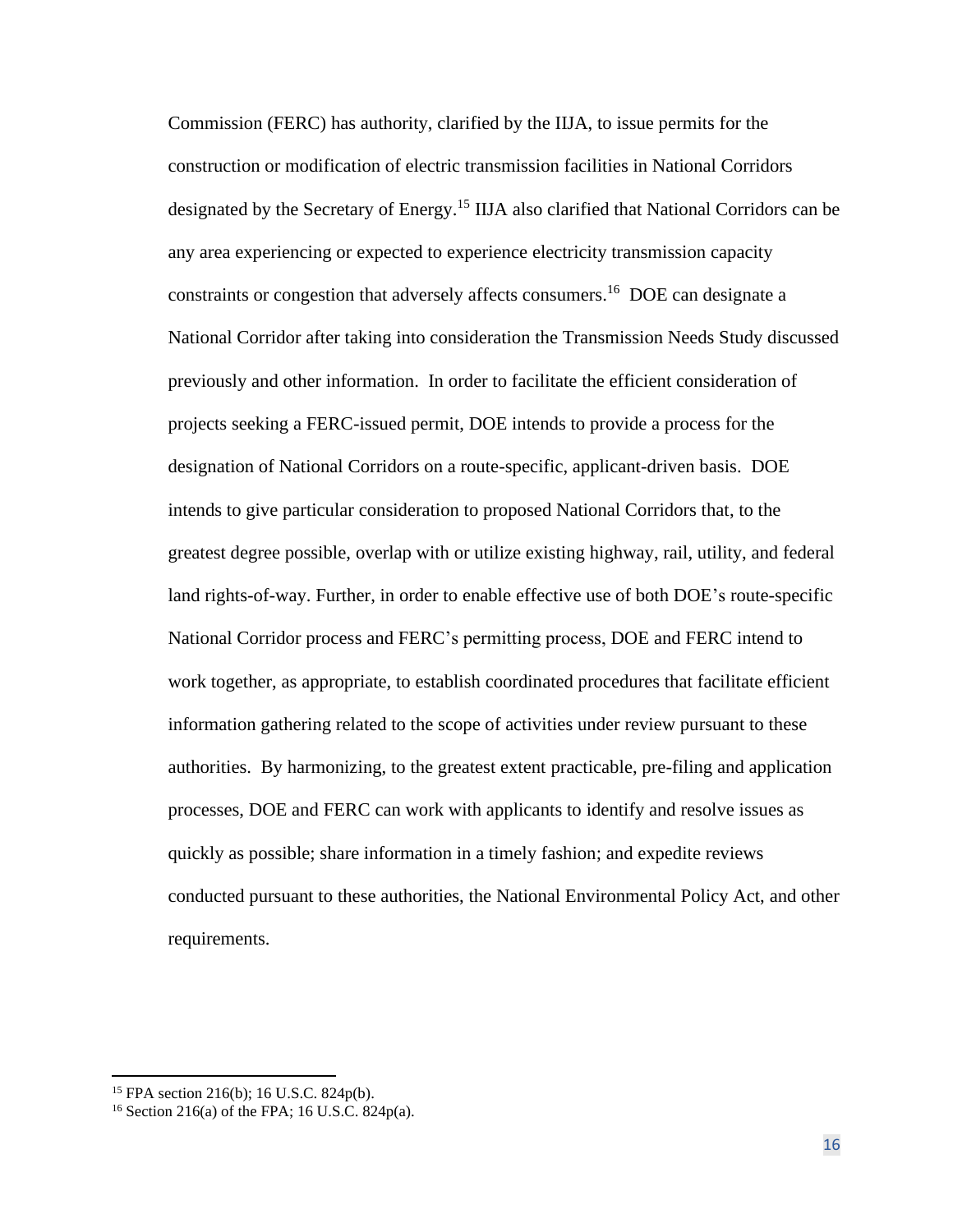#### **E. Transmission Research, Development, and Demonstration (RD&D)**

DOE continues to conduct RD&D to further develop and reduce the costs of technologies that enable the transmission system to be used more efficiently, including grid enhancing technologies, improved transmission conductors, and grid-related energy storage facilities. The National Laboratories' research programs, in partnership with industry, are investing in the next generation of components and systems. DOE's FY22 budget request prioritizes solicitations to support transmission technology development including transformers, high voltage direct current converter stations, and storage.

DOE is also developing and improving analytical tools to more effectively support transmission deployment. DOE, in collaboration with several National Laboratories, is developing the North American Energy Resilience Model (NAERM), a national-scale energy planning and real-time situational awareness tool. DOE is working to enable and expand NAERM's capabilities to facilitate effective transmission planning. Currently deployed transmission planning tools include the Energy Zones Mapping Tool, an online mapping tool that can be used to identify potential energy resource areas and energy corridors, and the Transmission Resilience Maturity Model that enables utilities to measure the maturity of their transmission resilience programs and identify improvements to increase the resilience of their transmission systems.

Moving forward, the Department will keep the public informed of its planned activities and progress related to this Building a Better Grid Initiative to expand and improve the Nation's electric transmission grid. DOE is committed to robust engagement and collaboration with states, American Indian Tribes and Alaska Natives, industry, unions, local communities,

17